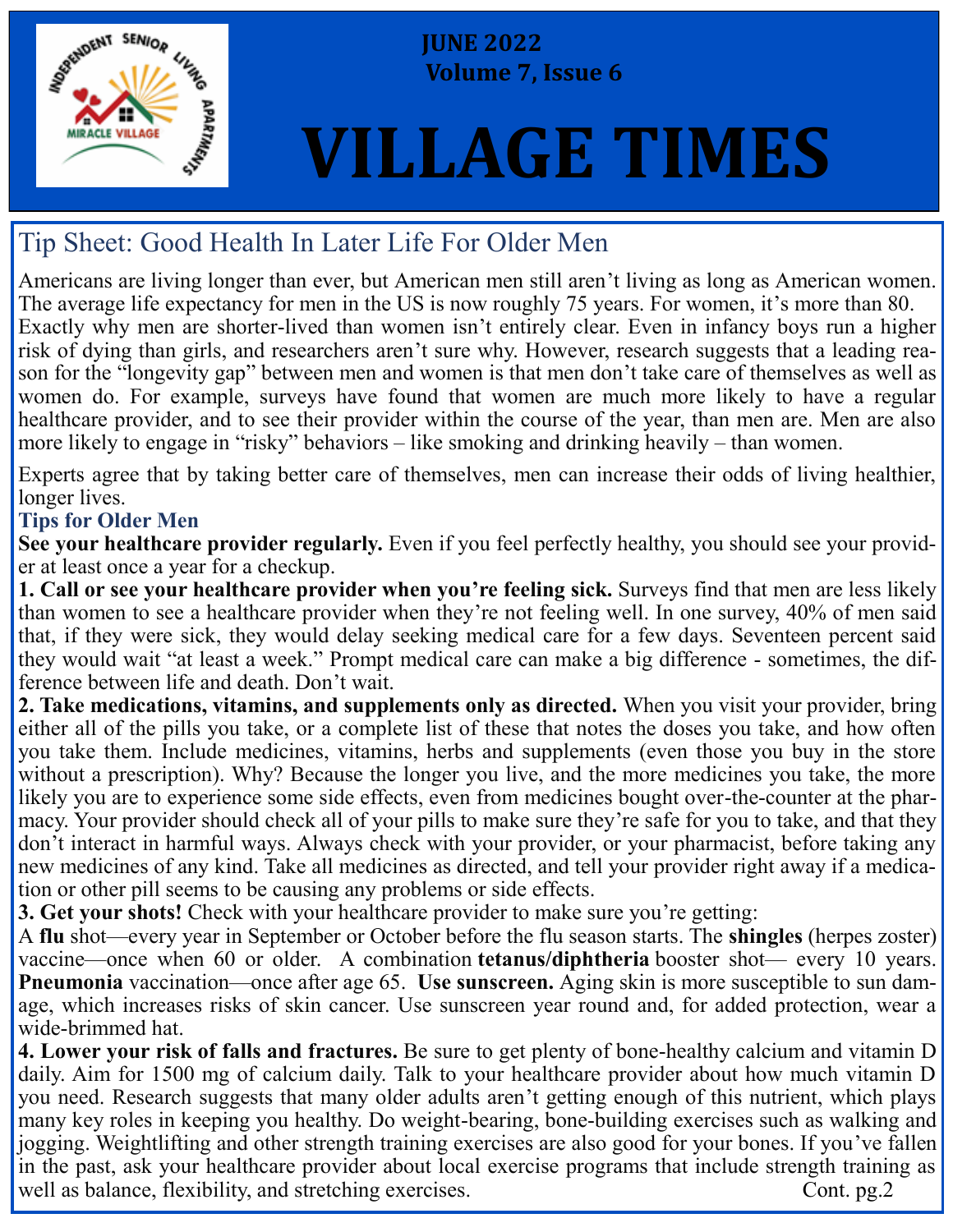**5. Don't smoke; quit if you do.** Tell your healthcare provider if you smoke; he or she can help you stop. For additional help, call 1-800-QUIT-NOW. It's never to late to quit. **6. Eat right.** In later life, you still need to eat healthy foods, though you need fewer calories. **7. Exercise your brain.** Join a book or discussion club. Sign up for a class at the local library, senior center, or community college. Do word puzzles, number puzzles, jigsaw puzzles – whatever interests you. **8. Exercise your body.** Regular exercise is important for good health, no matter how old you are. Along with a healthy diet, exercise helps you reach and maintain a healthy weight. It tones up your heart, circulation, and muscles; strengthens bones; boosts brain function; lifts your mood; and can help prevent and ease depression. **9. Drink only in moderation.** Check with your healthcare provider to make sure that drinking alcohol—in light to moderate amounts—is alright for you. For older men, moderate drinking means no more than 3 drinks on a given day or 7 drinks total in a week. If you have a health problem or take certain medications, you may need to drink less or not at all. **10. Spend time with others.** Spending time and doing things with other people, of all ages, can help keep you mentally, physically and emotionally fit. It can also give your brain a boost and lift your mood. **11. Get checked out!** Screening, or checking, for early signs of certain health problems can help diagnose them early. The following screening approaches are generally recommended for older men; ask your healthcare provider if they're right for you. **Bone health** evaluation: Periodically. Your healthcare provider should evaluate your risk of osteoporosis, or "thinning of the bones." (It's not just a woman's disease. **Blood pressure check**: At least once a year. **Cholesterol** test for high blood cholesterol levels: Cholesterol screening should be done after consulting with your healthcare provider. **Diabetes check:** At least once; if you have high blood pressure or high blood cholesterol levels, or diabetes runs in your family, get checked every three years. Screenings for **prostate cancer and colorectal cancer:** Geriatrics experts now do not recommend screening for either colorectal or prostate cancer without first considering life expectancy. Studies have shown that the short-term risks may not be worth the benefits if life expectancy is under 10 years. **Hearing and vision** screening**:** every year. **Depression** screening: every year. If you feel down, sad, or hopeless for two or more weeks, or have little interest in or get little pleasure from things you once enjoyed, you may be depressed. Don't try to "tough it out." Untreated depression is bad for your mental and physical health. Talk to your healthcare provider and get the treatment you need. **Abdominal aortic aneurysm** screening: once between the ages of 65 and 75 if you've ever smoked. An abdominal aortic aneurysm is an enlarged or swollen blood vessel in your abdomen that can be dangerous. **Dental** check-up**:** As often as your dentist recommends, and at least once a year. Your dentist should clean your teeth and check for cavities. If you wear dentures, they should be checked to make sure they still fit properly. Your dentist should also check for signs of diseases of the mouth, including cancer. **Sexually transmitted disease screening:** If you are sexually active but not in a monogamous relationship, these screenings are important at any age. Talk with your healthcare provider about this and how to practice safe sex. **Discussion about sexual concerns:** erectile dysfunction (ED), or difficulty getting or maintaining an erection, is relatively common among older men. You should let your healthcare provider know if you have ED both because it can be treated and because it can be an early warning sign of heart and artery disease. **Other screening tests:** As recommended by your healthcare provider.

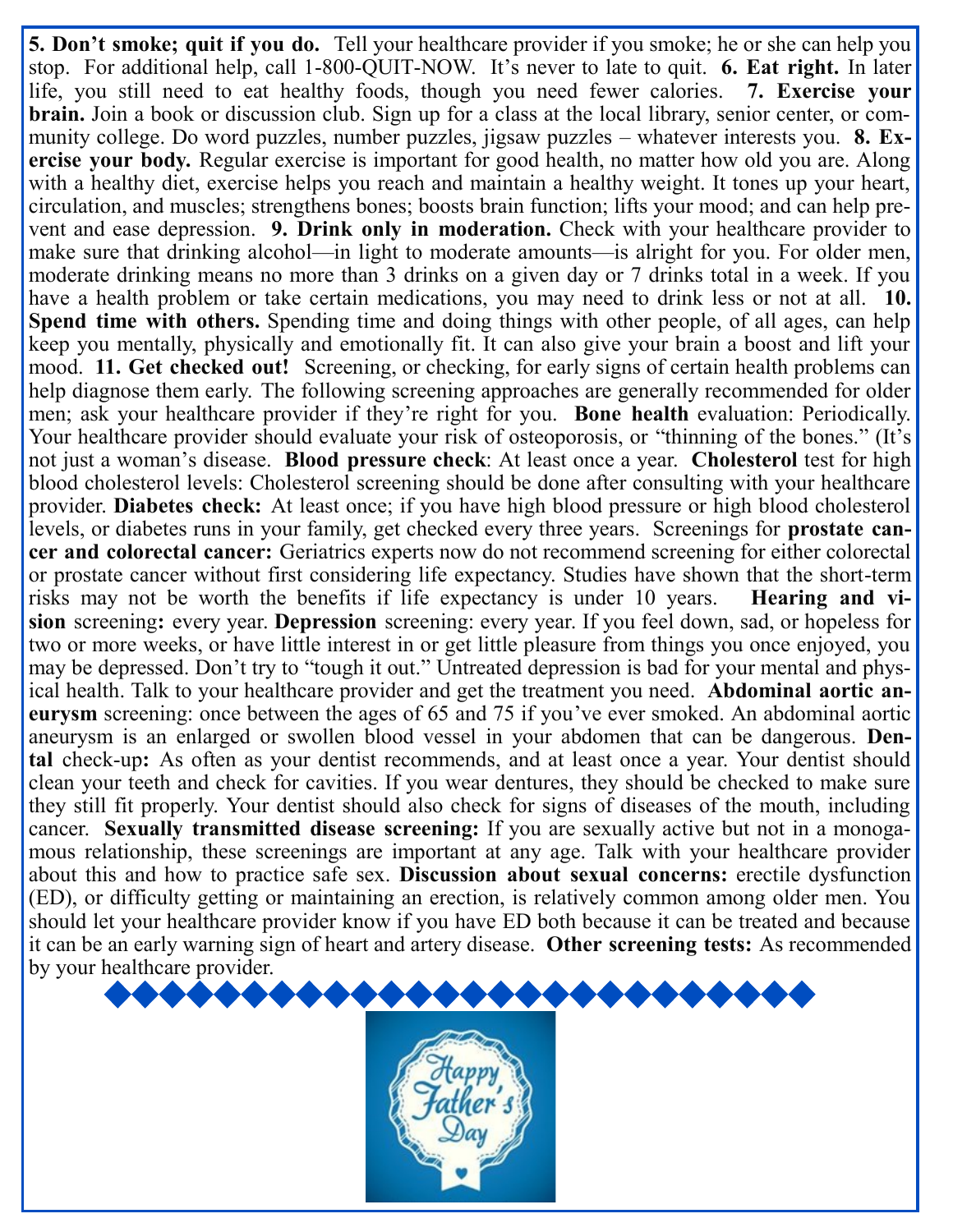Desk of Service Coordinator Mrs. Beverly Jefferson EXERCISE in Community Room Wednesday's 1:00

Meals on Wheel Workshop June 7, 22, TUE

Watermelon workshop: June 21, 22, TUE - At 1:30

Informational workshop: June 28, 22, TUE - BINGO 1:30

Remember to pickup your Meals on Wheel lunches from  $9:30 - 10:30$  each week day.

**APARTMENT INSPECTION MONTH**: please clean and remove clutter from apartments.

The Social Security Office is now open.

## HAPPY FATHER DAY





| <b>Nutrition Facts</b>                 |               |
|----------------------------------------|---------------|
| Serving Size: 1 Amazing Man            |               |
|                                        | %Daily Value* |
| Strength                               | 150%          |
| Leadership                             | 100%          |
| Dad Jokes                              | 98%           |
| <b>Funny Dad Jokes</b>                 | 5%            |
| Hard Work                              | 110%          |
| <b>Wrong Answers</b>                   | NА            |
| <b>Jnconditional Love</b>              |               |
| Isee also: *good looking*, *remarkable |               |

Desk of Management Mrs. Agatha Muse-Lamb *"Success is not final; failure is not fatal: It is the courage to continue that counts." - Winston S. Churchill*

**The month of June is the gateway to summer. The summer season is usually incorporated in literature to symbolize joy, adventure, fullness, self–acceptance, and the search for love.**

**As you know, the policy allowing visitors became effective Tuesday, February 15, 2022. Please continue to stay safe and continue to follow the new visitor's policy. We are asking that you refer to the policy that you signed and please follow the rules. As a reminder, we are highlighting rules numbers 8-14 in this newsletter: 8.Due to opening up Miracle Village for visitors, the request for appointments with the Service Coordinator have changed. For all request needing the assistance of the Service Coordinator, Mrs. Jefferson, please call 850-222- 0277 prior to visitation. 9.Some of our vendors have decided that they will not be making visits to units at Miracle Village. Therefore, please keep your appliances and plumbing in good working order. 10. Always make it a practice to wash your hands. 11.The lobby area for sitting purposes will be off limits to those who reside at Miracle Village during regular business hours and after closing. 12.If you have not purchased cleaning and sanitation supplies, please make it a priority. They are becoming scarce and limited in some stores. 13.We will continue to practice social distancing at Miracle Village which means to have a least 6 feet of distance between you and another person. 14. Prior to using the laundry room, please make sure you thoroughly wipe washers, dryers, chairs, sink, and table tops.**

**Please Note: For your convenience, the bathroom outside of the Laundry Room was reopened in May. Upon leaving the restroom, please remember to check the door to make sure it has not been locked. If it is locked, take the lock off or it will have to remain locked until Staff arrives the next day.**